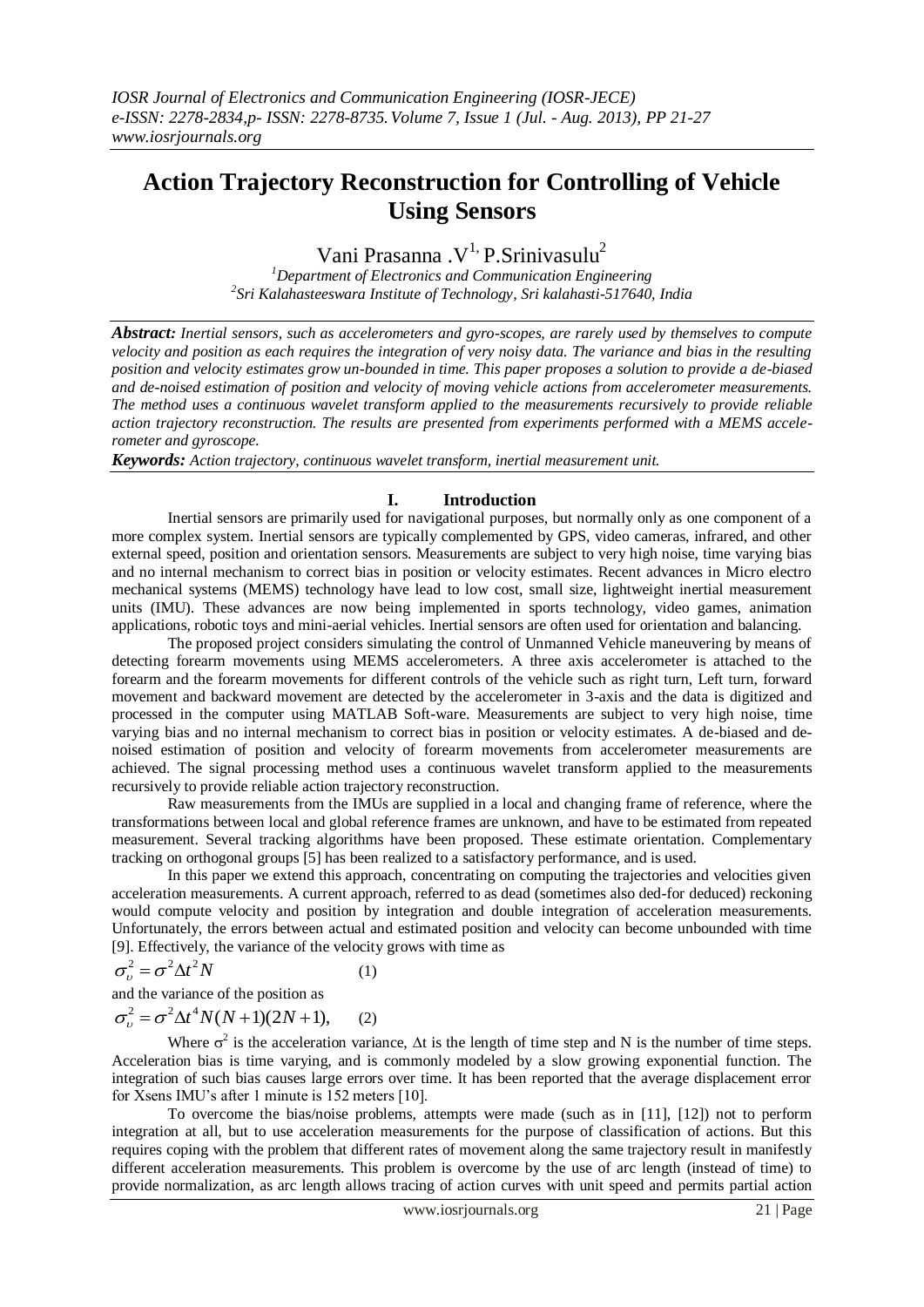recognition. Unfortunately, computation of the arc length requires integration of the data and is therefore subject to the issues of noise and bias as described above.

Satisfactory trajectories were obtained when IMU's were complemented by GPS, infrared sensors, or other position giving sensors [13, 14, 15]. For our application if GPS is used their large current consumption will drain the battery's power quickly, limiting the length of acquisition. Use of a larger battery would be counter to the criteria of small size and unobtrusiveness. Optical sensors (as in the Wii remote) have an extremely limited volume of space in which the patient can be monitored, and require the patient to remain constantly within that limited space.

In [16] the periodic motion trajectory was computed using the parameterized model of periodic motion and the parameters were estimated from acceleration data.

In our approach, the approximate acceleration is obtained in a basis of continuous wavelets. After that, velocity and position are obtained through analytical integration.

In Section 2 we describe the problem and define action trajectories. In Section 3 we provide a brief description of continuous wavelet transforms, and the justification for a particular choice of basis that we use.

Section 4 gives a brief description of the complementary tracking filter. Section 5 describes the estimation algorithm for trajectory reconstruction. The data was collected using a low cost inertial measurement unit attached to a patient's wrist. The data was then processed using the algorithm described here. We present the results in Section 6.

### **II. Statement of the Problem**

The accelerometer measurements can be represented mathematically by the following equation

$$
a_L = R^T (a_G + g) + b_a + b_{-a}, \tag{3}
$$

Where R is a rotation matrix, representing transformation between local and global frames of reference,  $a_G$  is the acceleration vector in the global frame, g is the gravity vector regarded as constant in this context,  $b_a$  is an acceleration measurement bias and  $\varrho_a$  is the zero-mean wide-band noise with variance  $\sigma^2$ . The rotation matrix is time dependent and has to be estimated using all measurements from the inertial sensor. We use the complementary filter from [5] for tracking on the rotation group S0(3). It is defined as  $SO(3) = \{ R \in R^3 | R^T = R^{-1} \}$ (4)

The filter provides an estimation of the rotation matrix and has been realized, and gives a satisfactory performance. Given  $\bf{R}$ , an estimate of the acceleration  $a_G$  is computed in a global frame, by the rotation of the acceleration measurements

And the subtraction of the gravity vector. An action is defined to be a smooth space curve:  $\gamma$ :

$$
[t1, t2] \rightarrow R3 \text{ such that}
$$
  
\n
$$
\gamma(t_1) = \gamma : (t_2) = 0 \tag{5}
$$
  
\n
$$
\gamma(t_1) = \gamma : (t_2) = 0 \tag{6}
$$
  
\n
$$
\gamma(t) \neq 0 \qquad t \in [t_1, t_2] \tag{7}
$$

That is, at the start time  $t_1$  and end time  $t_2$  the arm is completely static, and between those times the arm is in motion. Between  $t_1$  and  $t_2$  an action curve lies on a manifold and is definable in terms of the constraints imposed by the arm kinematics.

## **III. Theory of Continuous Wavelet Transform**

In this section we describe the continuous wavelet transform (CWT). A CWT provides a redundant, but finely detailed, representation of a signal in terms of both time and frequency. CWTs are often used in problems involving signal identification and the detection of short duration elements of a signal, often hidden in noise.

The CWT is defined by a mother wavelet  $\Psi$  (t), which has to satisfy a few properties, such as being absolutely and square integrable, having integral zero and a unit norm. In order to be invertible as a transform it also has to satisfy the admissibility condition [17]. It is often useful to restrict  $\Psi$  (t) to be a continuous function with a number M of vanishing moments such that for all integers  $m < M$ 

$$
\int_R t^m \Psi(t) = 0
$$

This condition in particular allows the "filtering out" of all polynomials of degree  $\lt M$  from the function  $f(t)$ .

For a discrete signal f(t), the CWT is computed by correlation of the signal with functions  $\Psi_s$  (t) defined by

(8)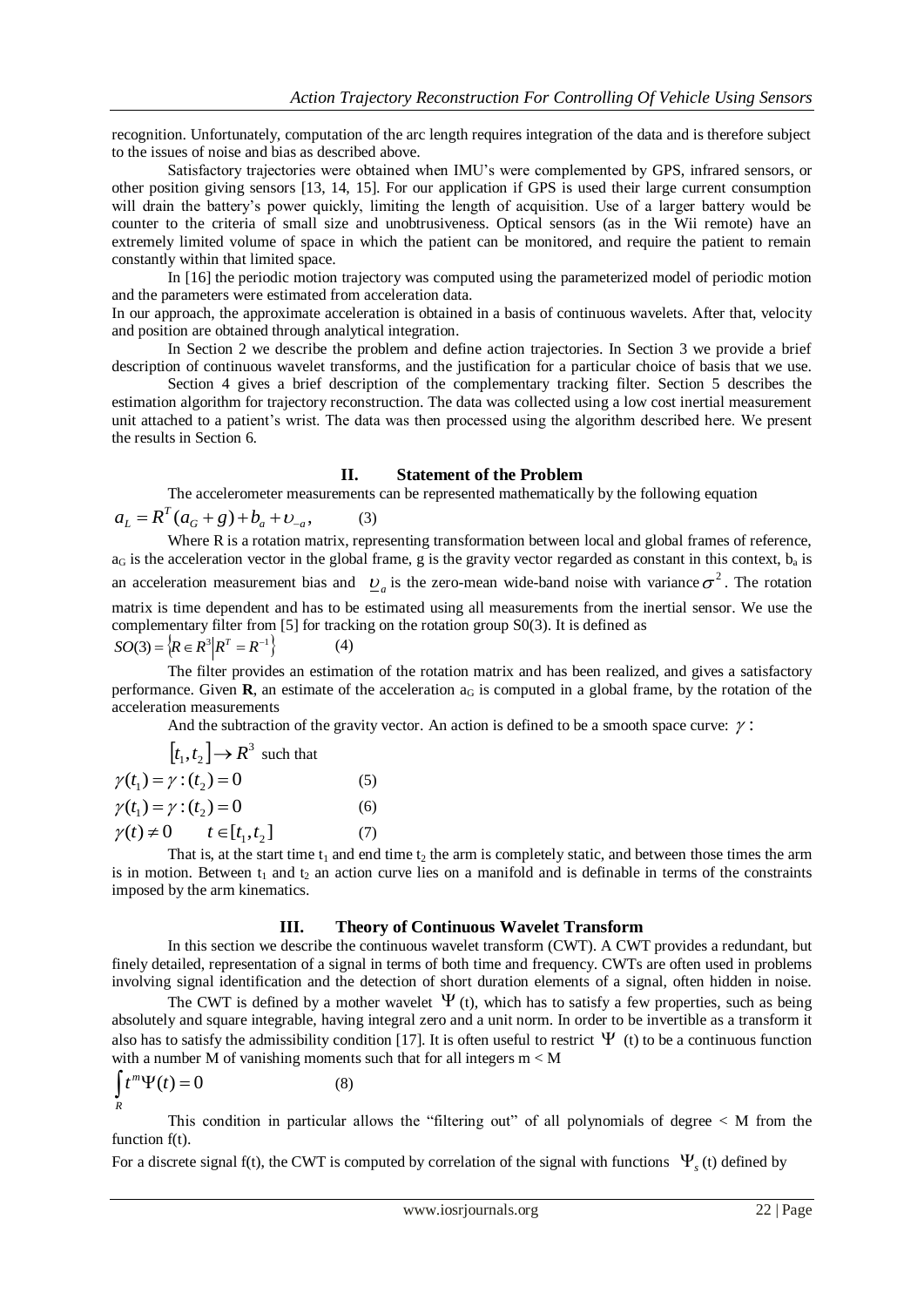$$
\Psi_s(t) = \frac{1}{\sqrt{s}} \Psi(\frac{t}{s}),\tag{9}
$$

where  $s > 0$  is the scale parameter which deter-mines the width of the wavelet. That is

$$
\Psi(s,b) = \int_{R} f(t) \frac{1}{\sqrt{s}} \Psi \ast \left(\frac{t-b}{s}\right) dt \tag{10}
$$

Where \* denotes complex conjugation. These correlations are computed for various scales and assembled as rows of a matrix which is referred to as scaleograms. The scaleogram essentially provides a measure of similarity between the signal  $f(t)$  and the wavelet  $\Psi(t)$  and its scaled shifted versions.

#### **IV. Complementary Tracker**

Several algorithms are used to estimate the orientation of an IMU. The dead reckoning method incorporates changes given by the gyroscope to an attitude at the previous epoch. Dead reckoning suffers the most from the accumulation of errors [10]. Commonly found in current systems is another approach using extended stochastic linear estimation techniques [6, 7, 8]. However, the Gaussian noise assumptions of such filters do not apply well, and frequent re initialization is required. The complementary tracker [5] is designed for tracking on the rotation group, defined in Eq. (4). It finds a mapping from the local frame of the IMU to the global frame of reference in terms of a rotation Matrix R or equivalently a quaternion. The quaternion representation of rotations is commonly used for the realization of algorithms on SO(3) because of its continuity and efficiency in implementation. The set of quaternion's is denoted

$$
Q = \{q = (\nu; s) \in R^3 xR : |q| = 1\}
$$
 (11)

where  $v = [v_1 \ v_2 \ v_3]^T$  and s are respectively the vectors and the scalar part of the quaternion. The identity element of the quaternion's is  $[0\ 0\ 0\ 1]^T$ . In the methodology the following assumptions are used

$$
\frac{a}{|a|} \approx R^{T}e_{z}
$$
  
\n
$$
m \approx R^{T}h
$$
  
\n
$$
\frac{dR}{dt} = \Omega xR
$$
\n(12)

where a and m are respectively accelerometer and magnetometer measurements,  $e<sub>z</sub>$  is a unit vector in the direction of the gravity vector g, i.e. downwards, h is the direction of the magnetic field unit vector and  $\Omega$  is the rotation rate vector given by gyroscope measurements. It is assumed that the gravity and magnetic field vectors are both constant over time. At each epoch the quaternion is initially computed using the accelerometer and magnetometer measurements via maximum likelihood estimation techniques [18], i.e.

$$
\frac{\Lambda}{R} = \frac{\arg \min}{R} \left\{ \lambda \middle| g - R^T a \middle| + \mu \middle| h - R^T m \middle| \right\}, \quad (13)
$$

where the weights  $\lambda$  and  $\mu$  represent the confidence in a particular measurement.

Innovation  $\omega$  on the rotation group is then computed as follows

$$
\tilde{R} = \overset{\wedge}{R}^T R
$$
  
\n
$$
\omega = \text{vex}(\frac{1}{2}(\tilde{R} - \tilde{R}^T)),
$$
\n(14)

where vex (W) denotes the inverse of the vector cross product operator, realized by a skew-symmetric matrix W.

The final estimates for the rotation matrix and gyroscope bias are obtained using the filter innovation and gyroscope measurements as follows.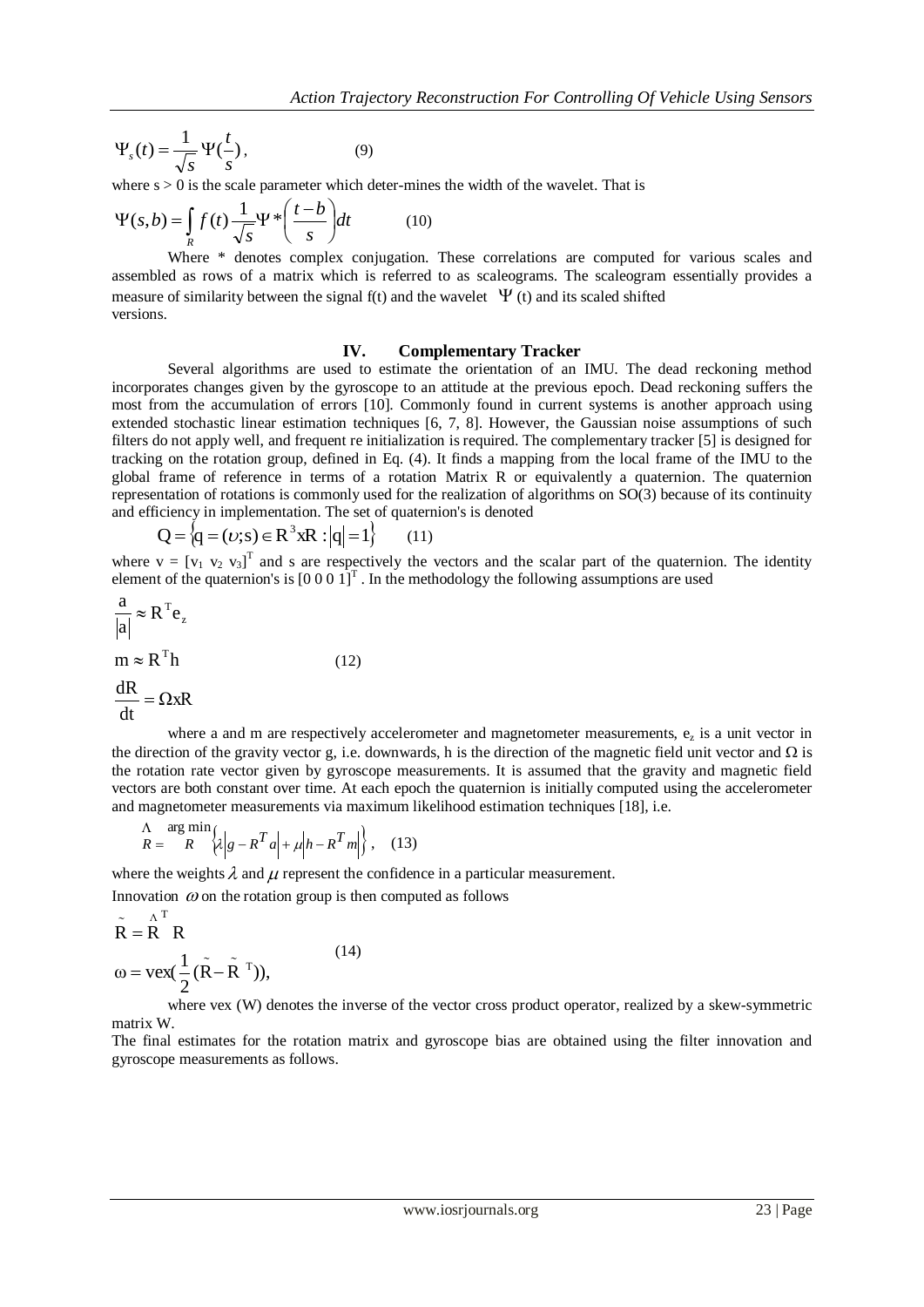$$
\frac{db}{dt} = -2k_1\omega
$$
  
\n
$$
\hat{\Omega} = \Omega - b + 2k_2\omega
$$
  
\n
$$
\frac{dR}{dt} = \hat{\Omega} xR
$$
\n(15)

where **b** is the filter estimate of the gyroscope bias,  $\hat{\Omega}$  is the filter estimate of the actual angular velocity and  $k_1$  and  $k_2$  are experimentally chosen constant filter gains.

We have realized this filter to a satisfactory performance, however the filter does not provide any measure of uncertainty of the estimated rotation, nor does it compute the filter gain. Some work is currently underway to resolve these problems and so further improve the algorithm.

#### **V. Residual Cwt Algorithm Description**

Acceleration is provided as a time varying vector, where vector elements are respectively the x, y, z coordinates of the vector. We apply identical processing to each vector element, and therefore it is sufficient to regard the acceleration as a time series. Our aim is to approximate each of the components in terms of a continuous wavelet basis;

that is, of the form

$$
a(t) = \sum_{i} \beta_i \frac{1}{\sqrt{s_i}} \psi(\frac{t - b_i}{s_i}) \qquad (16)
$$

Where  $\beta_i$ 's,  $s_i$ 's, and  $b_i$ 's are respectively coefficients, scale and shift parameters of wavelet decomposition. It seems logical that the choice of basis should depend on the application. In our case we choose the basis function  $\Psi$  (mother wavelet) to be the first order Hermitian wavelet, defined as

$$
\psi(t) = -2\left(\frac{2}{\pi}\right)^{\frac{1}{4}} t \exp(-t^2), \tag{17}
$$

this is a normalized derivative of the Gaussian function. Inspection of the data suggests that this is a good choice of basis to represent the acceleration, although other choices are possible. The wavelet is essentially compactly supported having Gaussian decay, and hence property Eq. (5) of action curve can be effectively satisfied. The integral of this wavelet is a Gaussian function which is also essentially compactly supported, hence the second and the third properties Eq. (6) and Eq. (7) are also satisfied. The wavelet has zero vanishing moments, which means it can eliminate any constant bias from the acceleration data without the need to estimate it. We seek the set of triples  $\{\beta_i, s_i, b_i\}_{i=1,\dots,N}$  such that the Eq. 16 gives us the desired accuracy to

represent acceleration data. Note that N is unknown and needs to be estimated from the data too. Simple thresholding of the scaleogram of the acceleration data can lead to unsatisfactory performance, as it is not clear how to choose a suitable threshold since the additive noise variance is unknown. In out approach, we use a recursive procedure in which the values of interest are determined from the scaleogram and the corresponding components are then removed from the data. The recursion is terminated when the maximum peak of the scaleogram has fallen below a threshold. The threshold is chosen so that the position is reconstructed with the desired level of detail and accuracy. Another way to terminate the recursion is to test the residual acceleration for normality. Once the residual acceleration is detected to have a normal distribution it is assumed to be at the noise level and recursion is terminated. Both methods lead to a satisfactory and similar performance. Velocity and position are then computed analytically using the set of N triples for a sampling frequency F as follows

$$
v(t) = \frac{1}{F} \sum_{i=1}^{N} \beta_i s_i^{\frac{1}{2}} \left(\frac{2}{\pi}\right)^{\frac{1}{4}} \exp\left(-\frac{(t-b_i)2}{s_i^2}\right)
$$
  

$$
\gamma(t) = \frac{1}{2F^2} \sum_{i=1}^{N} \beta_i s_i^{\frac{3}{2}} (2\pi)^{\frac{1}{4}} erf\left(\frac{t-b_i}{s_i}\right)
$$
 (18)

The procedure is summarized by Algorithm 5.1. Algorithm 5.1: RESIDUAL CWT( $\psi$ )

comment: Compute the set of triple parameters from acceleration  $V \leftarrow \theta$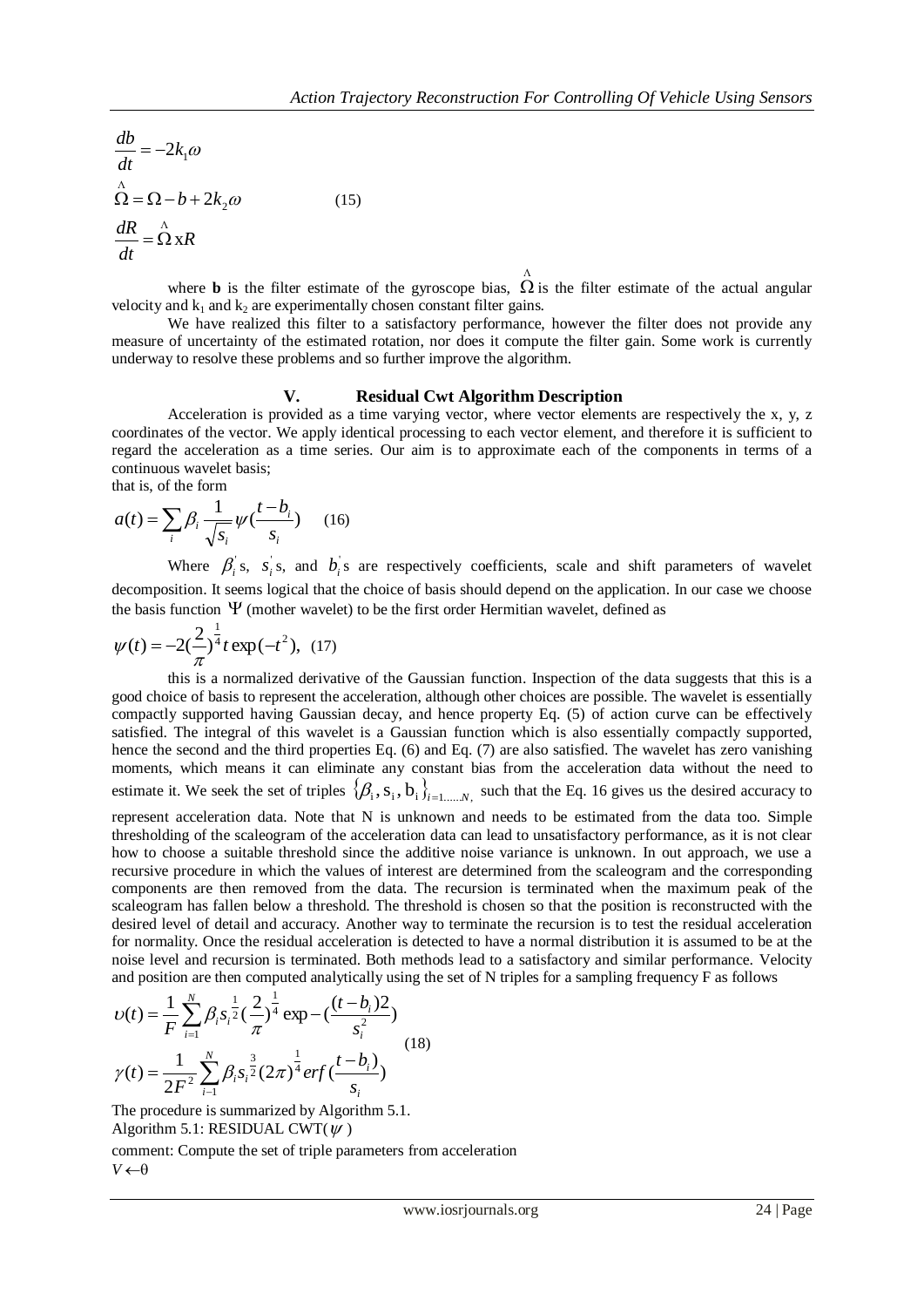While true do if  $\beta_0 s_0^{\frac{3}{2}} >$  *threshold*  $\beta_0 s_{\scriptscriptstyle 0}$  $\left[ v = v U(\beta_0, s_0, b_0) \right]$  $r_{\text{then}} \leq r_{\text{remove}}$  the component from the data  $a(t) \leftarrow a(t) - \beta_0 \Psi_{s_0} (t - b_0)$ else break return (*V*) Compute scaleogram  $\Phi$  (s,b) Select maximum value of the scaleogram  $\beta_0 = \max(\Phi)$ it takes the maximum value at  $s_0$  and  $b_0$ then

## **VI. Experimental Results**

Experiments were conducted with a commercial inertial measurements unit X sens.



Fig. 1. Wavelet reconstructed signal for forward movement



Fig. 2. Wavelet reconstructed signal for backward movement



Fig. 3. Wavelet reconstructed signal for right movement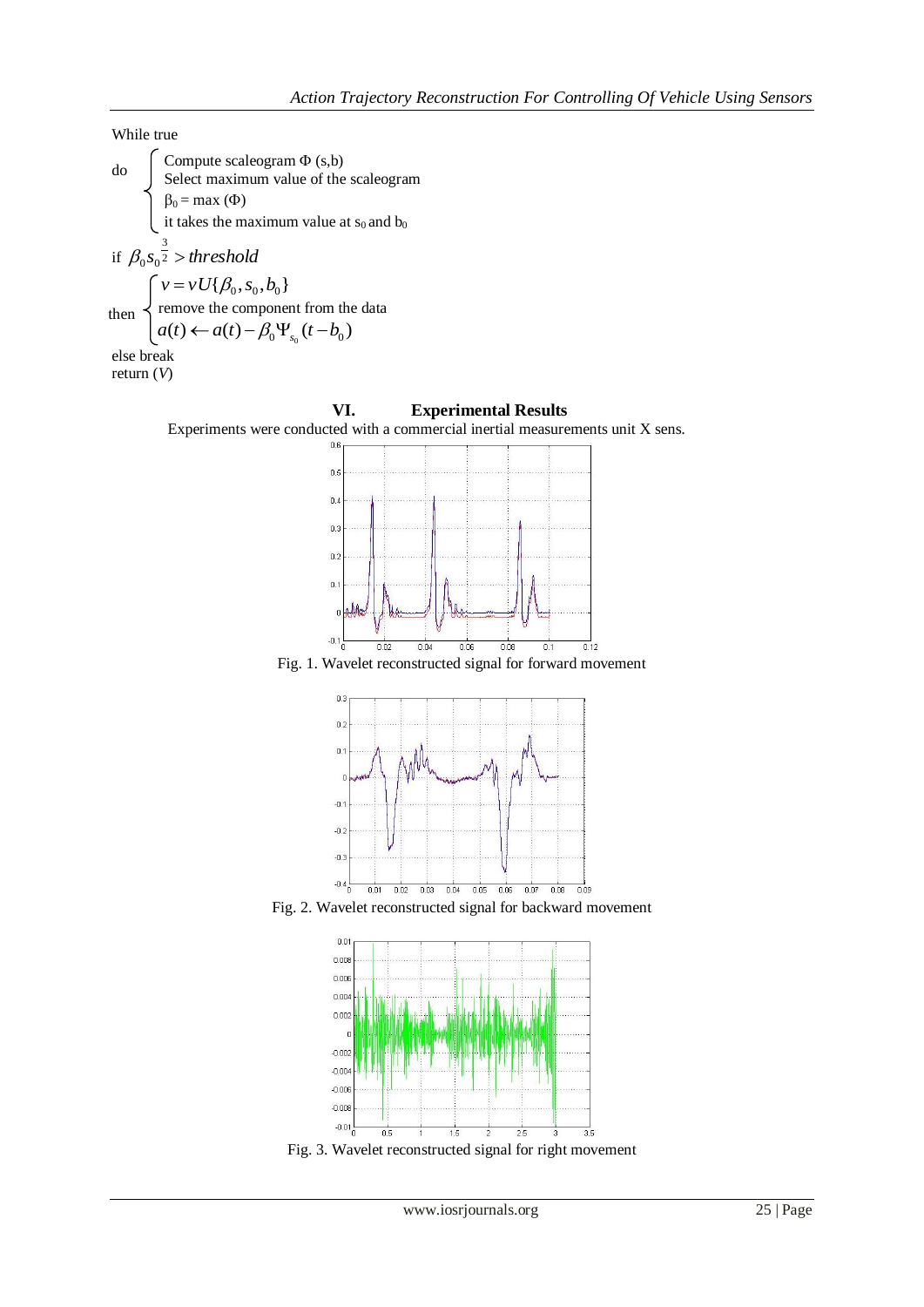

Fig. 4. Wavelet reconstructed signal for left movement



Fig. 5. Wavelet reconstructed signal to stop



Fig. 6. 3D plot for 3-axis MEMS accelerometer

# **VII. Conclusion**

In this paper an algorithm to compute the trajectory of the action from acceleration measurements is proposed. The problem is posed as an estimation problem and uses continuous wavelet transforms applied to the data. The estimates are shown to be essentially bias-free, and provide sufficient grounds for subsequent action recognition and classification. Preliminary experiments were conducted to demonstrate the effectiveness of the algorithm. The experiments involved simple trajectories, and more experiments with more complex trajectories are underway. In order to compute errors and statistics, further experiments are conducted and the results will be reported.

# **References**

- [1] Kevin King, S.W. Yoon, N.C. Perkins, K. Najafi, "Wireless MEMS inertial sensor system for golf swing dynamics", Sensors and Actuators A: Physical, vol.141,2,2008.
- [2] Tapus, Tapus, Mataric, " Userrobot personality matching and assistive robot behavior adaptation for poststroke rehabilitation therapy", Intelligent Service Robotics, vol. 1, issue.2, 2008.
- [3] Kelly, Saripalli, Sukhatme, "Combined Visual and Inertial Navigation for an Unmanned Aerial Vehicle," Field and Service Robotics, vol.42,2008 @